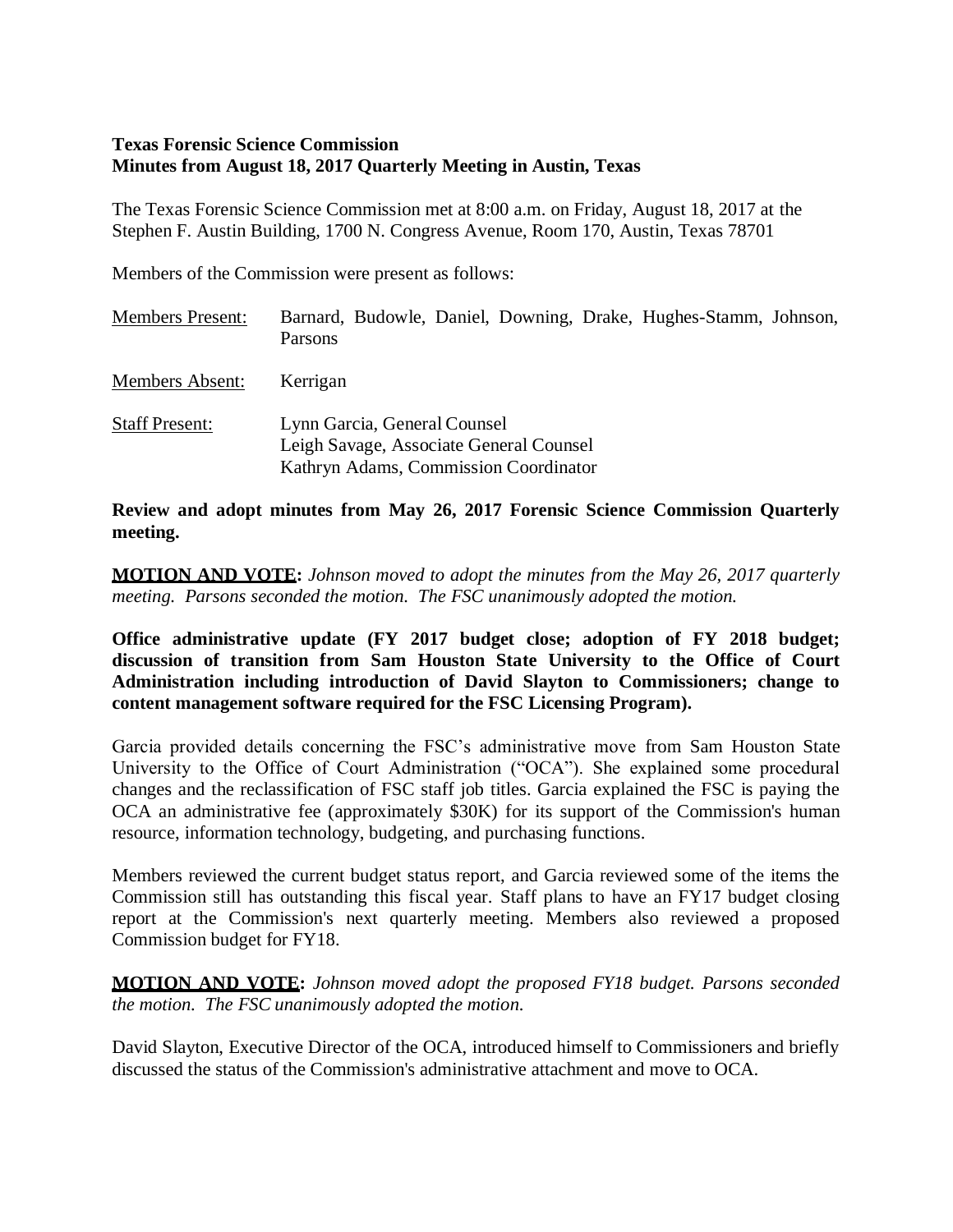**Discuss and consider pending complaints and laboratory self-disclosures as well as new complaints and self-disclosures received through August 4, 2017.**

Disclosures Pending from May 26, 2017

1. No. 17.26; DPS El Paso (DNA Evidence Handling): a self-disclosure by DPS El Paso describing an incident in its DNA section where an analyst was unable to locate an envelope containing three cuttings for DNA testing which were believed to have been returned to the evidence section.

**MOTION AND VOTE:** *Budowle moved to take no further action on the disclosure based on the information provided by the lab, including the explanation of the nonconformance. Parsons seconded the motion. The FSC unanimously adopted the motion.*

Disclosures Received as of August 4, 2017

2. No. 17.38; Jefferson Co. Regional Crime Lab (Seized Drugs): This is a self-disclosure by the Jefferson County Regional Crime Laboratory describing an issue in its drug chemistry section wherein the value for the balance resolution of the high capacity floor balance was entered incorrectly as .02 instead of .01 on the uncertainty calculation. The value was used in all subsequent uncertainty calculations until 1/24/17, which affected the combined rounded and expanded uncertainty amount for pounds only, resulting in incorrect values reported in 34 cases from 4/23/13-1/24/17, and one additional case from  $1/24/17-5/31/17$ , when the error was identified.

Drake explained how this error could have occurred in the laboratory.

**MOTION AND VOTE:** *Daniel moved to take no further action on the disclosure based on the information provided by the lab, including the explanation in the lab's corrective action and appropriate notification to prosecutors. Johnson seconded the motion. The FSC unanimously adopted the motion.*

3. No. 17.44; DPS Tyler (Seized Drugs): This is a self-disclosure by DPS Tyler describing an incident in which a technician receiving four items of evidence from the Canton, Texas Highway Patrol Office and treated the request as if all items had been submitted for destruction only when the officer had actually requested analysis be performed on two of the items. All four items were destroyed with no analysis performed.

Johnson recused himself from the discussion and vote on this case.

**MOTION AND VOTE:** *Budowle moved to take no further action on the disclosure based on the information provided by the lab and to seek an opinion from a statistics expert (Dr. Cliff Spiegelman at Texas A&M) on the number of cases that should be reviewed to achieve a certain confidence interval. Drake seconded the motion. The FSC unanimously adopted the motion.*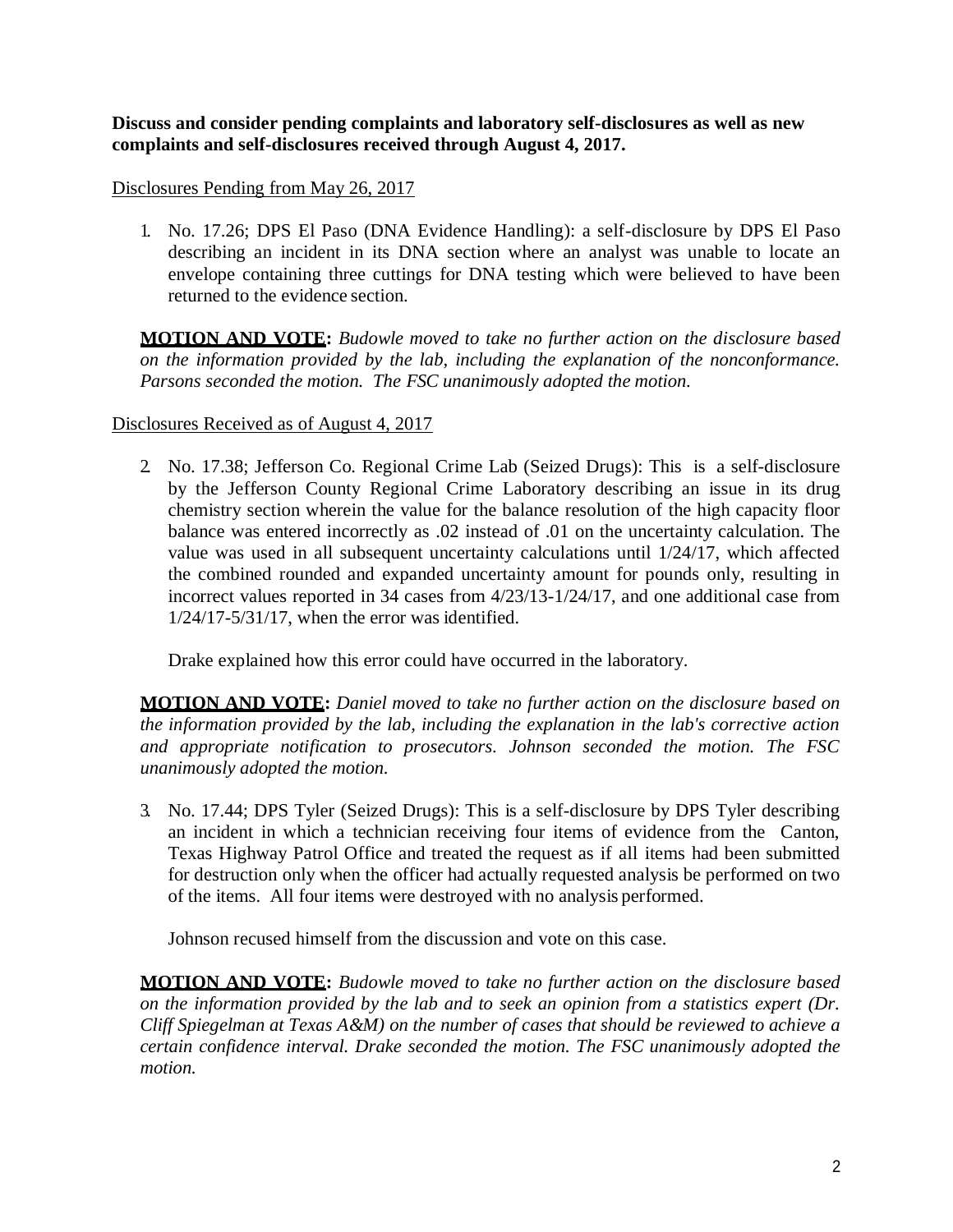4. No. 17.45; DPS Tyler (Seized Drugs/LIMS): This is a self-disclosure by DPS Tyler describing an incident wherein a controlled substance report was issued on May 17, 2017 as "Contains Methamphetamine" when test results and supporting documentation indicated the substance to be cocaine. The error was not caught during technical review.

Johnson recused himself from the discussion and vote on this case.

**MOTION AND VOTE:** *Daniel moved to take no further action on the disclosure based on the information provided by the lab, including the root cause analysis and retroactive case review and to seek an opinion from a statistics expert on the number of cases that should be reviewed to achieve a certain confidence interval. Downing seconded the motion. The FSC unanimously adopted the motion.*

Members also requested the lab provide a copy of the screenshot of the LIMS system so that Commissioners can see exactly what the examiner was looking at when the mistake was made. The lab plans to provide this information before the Commission meets again and members will review it at their next quarterly meeting.

5. No. 17.47; Houston Forensic Science Center (Toxicology): This is a self-disclosure by the Houston Forensic Science Center describing a deviation from SOP in its Toxicology Section wherein d/l-methamphetamine was used in ELISA blood and urine validations instead of pure d-methamphetamine.

**MOTION AND VOTE:** *Parsons moved to take no further action on the disclosure based on the information provided by the lab, including the corrective action and root cause analysis by the lab and the fact that no case results were adversely affected by the oversight. Drake seconded the motion. The FSC unanimously adopted the motion.*

6. No. 17.48; Houston Forensic Science Center (DNA Evidence Handling): This is a selfdisclosure by the Houston Forensic Science Center describing an incident involving the discovery of biological evidence among items removed from a former employee's office.

**MOTION AND VOTE:** *Daniel moved to take no further action on the disclosure because the lab has taken the appropriate steps for disclosure and legal disclosure issues related to the discovery of evidence in any particular case are the responsibility of the Harris County District Attorney's Office. Budowle seconded the motion. The FSC unanimously adopted the motion.*

7. No. 17.50; Houston Forensic Science Center (CODIS): This is a self-disclosure by the Houston Forensic Science Center describing an incident in its Forensic Biology section where local CODIS (LDIS) case-to-case hits occurred and no notification letter was generated as required by the National DNA Index System (NDIS) and HFSC policy until an investigator inquired as to why the lab did not get a hit for two cases.

**MOTION AND VOTE:** *Daniel moved to take no further action on the disclosure based on the information provided by the lab, including the root cause analysis performed and*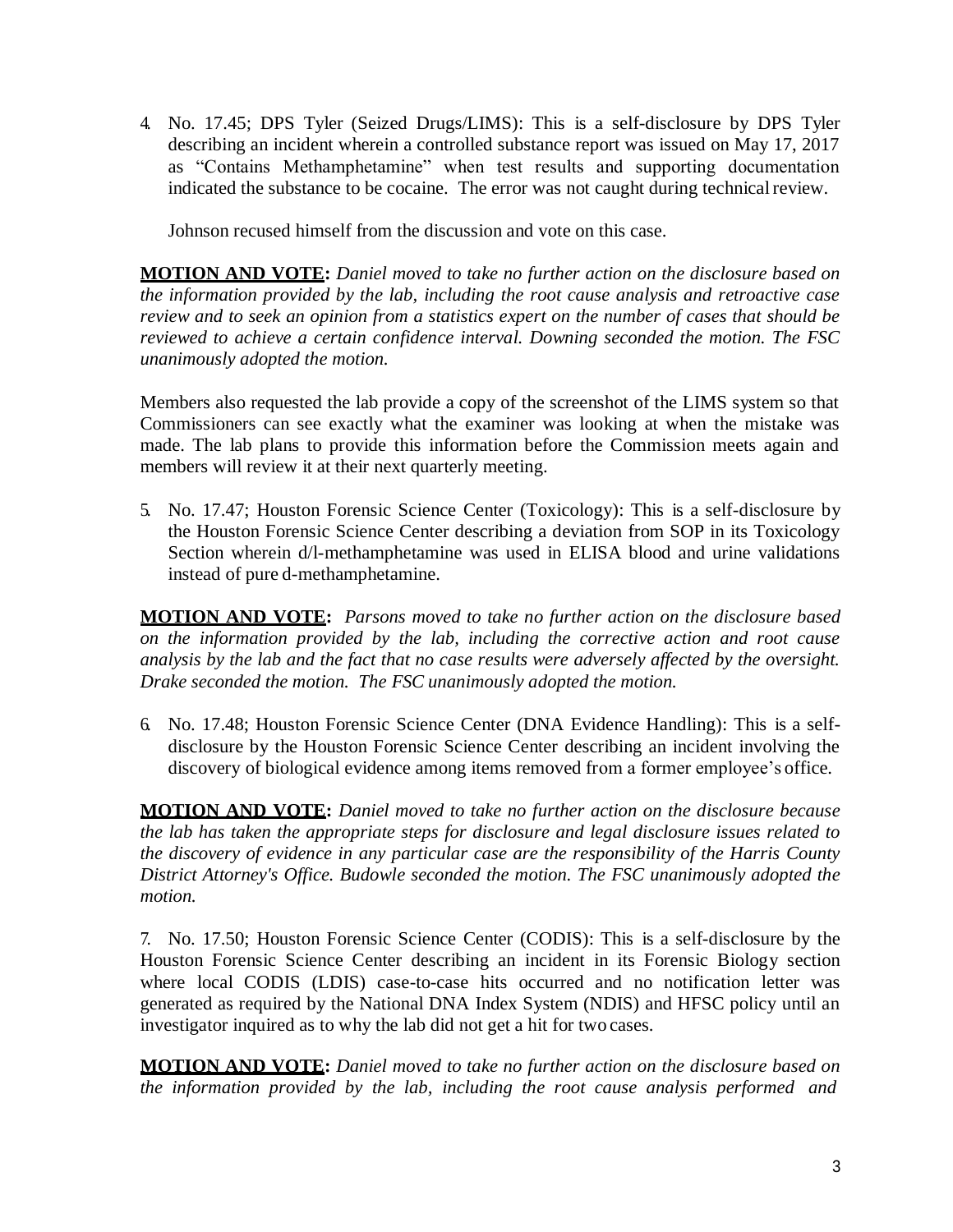*appropriate corrective action taken. Drake seconded the motion. The FSC unanimously adopted the motion.*

Complaints Pending from May 26, 2017

8. No. 16.54; Gulley, Britney (SWIFS; Firearms/Toolmarks): This is a complaint by inmate Britney Gulley alleging a Southwestern Institute of Forensic Sciences ("SWIFS") firearms analyst misidentified a firearm and bullets that led to her wrongful conviction for murder.

**MOTION AND VOTE:** *Daniel moved to dismiss the complaint because the issues are being addressed by the Dallas County DA's Office and Dallas County Public Defender's Office. The offices are working on an agreement for re-testing of the evidence by SWIFS. Parsons seconded the motion. The FSC unanimously adopted the motion.*

9. No. 17.04; Gefrides, Lisa (Houston Forensic Science Center; Biology/DNA): This is a complaint by forensic biology consultant Lisa Gefrides alleging the HFSC's biology section is not adequately identifying and controlling errors during testing of biological evidence.

**MOTION AND VOTE:** *Hughes-Stamm moved to table the complaint pending review of the voluminous information provided by the complainant and the laboratory. Drake seconded the motion. The FSC unanimously adopted the motion.*

10. No. 17.05; IPOT (DPS Austin/Orchid Cellmark; DNA/CODIS): This is a complaint by the Innocence Project of Texas alleging the DPS Austin CODIS Laboratory failed to comply with National DNA Index System ("NDIS") procedures when uploading a DNA search profile into the Combined DNA Index System ("CODIS") such that one of the obligate alleles would have excluded the particular defendant being compared had the profile been properly uploaded.

Budowle explained his reinterpretation of the DNA mixture data in this case. Ultimately, the reinterpretation would not have changed the conclusion that Mr. Millage was included as a possible contributor. Ware inquired about the exclusion of the other CODIS hit included in the search; Budowle explained the hit was against a forensic profile and the process DPS used to conclude the other hit was an exclusion.

**MOTION AND VOTE:** *Parsons moved to dismiss the complaint based upon Budowle's observations and reinterpretation of the key DNA mixture evidence. Downing seconded the motion. The FSC unanimously adopted the motion.*

*11.* No. 17.13; Hill, Anthony (Max Courtney; Crime Scene Reconstruction): This is a complaint by inmate Anthony D. Hill alleging crime scene reconstructionist Max Courtney gave scientifically insupportable analysis and testimony that led to Hill's wrongful conviction for capital murder*.*

Boswell informed the FSC that Mr. Hill had been provided with a form from the Tarrant County Conviction Integrity Unit that must be filled out and returned before his case can be reviewed.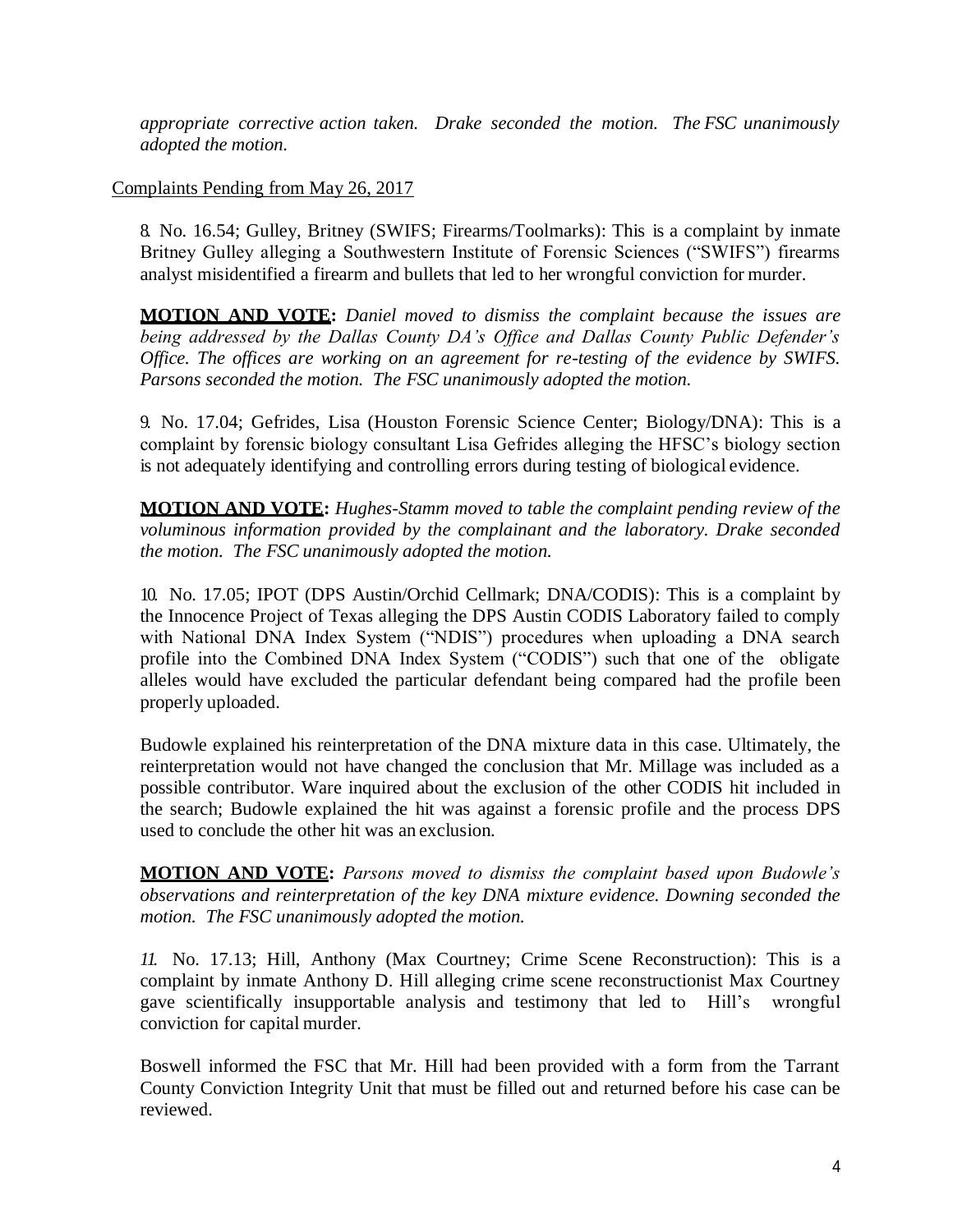**MOTION AND VOTE:** *Johnson moved to table the complaint and send the complainant a new Tarrant County Conviction Integrity Unit form accompanied by a letter giving a deadline by which to return the form. Downing seconded the motion. The FSC unanimously adopted the motion.*

12. No. 17.23; Ghant, Travis (Scott & White – Temple Sexual Assault Nurse Examiner Alice Lindner; S.A.N.E): This is a complaint by inmate Travis Ghant alleging S.A.N.E. Alice Linder from Scott & White Temple gave scientifically insupportable testimony related to a "V-shaped" tear in the victim's hymen that led to his wrongful conviction for sexual assault of a child.

Downing reported on her meeting with Dr. Nancy Kellogg, an author of the guidelines on pediatric sexual trauma whose research was cited by nurse Alice Linder in the Ghant trial. Dr. Kellogg stated the nurse provided an accurate interpretation of genital injuries as they were understood at the time. The guidelines she cited were updated in 2016 and the injury would not be interpreted the way it was during the 2004 trial. Specifically, the hymen injury the nurse stated was a "well healed tear to her hymen" is now interpreted as a finding with no expert consensus on interpretation with respect to sexual contact or trauma.

Garcia related the FSC has sent cases to the State Board of Nursing in the past and they have historically taken no action. Downing plans to draft recommendations for SANEs on current standards in this area and will work with staff to provide a proposed version to the Commission.

**MOTION AND VOTE:** *Daniel moved to dismiss the complaint and refer it to the Innocence Project of Texas. Budowle seconded the motion. The FSC unanimously adopted the motion.*

13. No. 17.24; Smithwick, Roy (Bexar Co. Criminal Investigation Lab; Serology and Firearms/Toolmarks): This is a complaint by inmate Roy Louis Smithwick, Jr. alleging Bexar County Criminal Investigation Lab former analysts Ron Dodson and Fred Zain gave false and misleading ballistic and serology testimony that led to his wrongful conviction for murder.

Fallon informed members that the lab has provided all information in its possession to the FSC, and described Bexar Co CIL's internal investigation of Zain. He stated there are records in several different locations and record-keeping at the lab during the time period Zain was employed there was poor. He personally searched and was unable to locate any more records to those already provided. Garcia suggested contacting Webb County to inquire about additional material.

**MOTION AND VOTE:** *Daniel moved to dismiss the complaint because Fred Zain's cases have all been reviewed and vetted, and the FSC believed a "best practices" review would provide no new information to the forensic community. Parsons seconded the motion. The FSC unanimously adopted the motion.*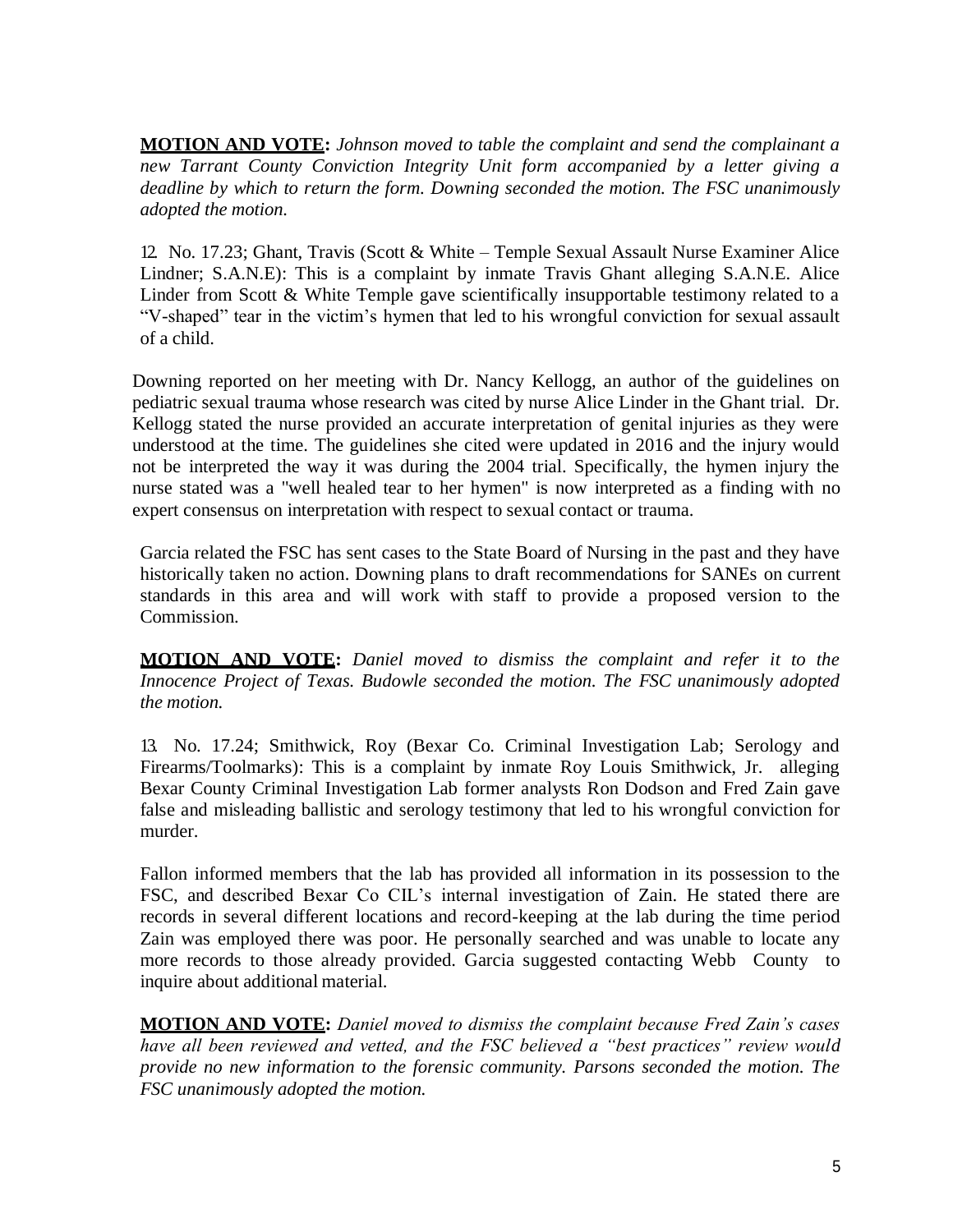Complaints Received as of August 4, 2017

14. No. 13.06; Mireles, Gustavo (DPS McAllen; DNA/Blood Spatter): This is a complaint by inmate Gustavo Lopez Mireles and Private Investigator Daryl Parker alleging fundamental flaws in DNA interpretation by DPS as well as flaws in crime scene reconstruction with a particular focus on blood spatter analysis.

**MOTION AND VOTE:** *Budowle moved to dismiss the complaint based upon the results of his review of the DNA analysis performed in the case. Parsons seconded the motion. The FSC unanimously adopted the motion.*

15. No. 17.34; Radke, Christopher (SWIFS; DNA/Serology): This is a complaint by Jane Caldwell made on behalf of inmate Christopher Radke alleging SWIFS serologist, Kathy Long, was negligent and committed misconduct by providing Tom Bevel (out-of-state bloodstain pattern expert) access to physical evidence in the case for the purpose of performing bloodstain pattern analysis. According to the complaint, Mr. Bevel identified twelve high velocity bloodstains on the evidence (left leg of a pair of pants), and this conclusion contradicted a diagram drawn by former SWIFS analyst JohnPlanz.

**MOTION AND VOTE:** *Budowle moved to dismiss the complaint because the case was from 1997, and there was nothing prohibiting Ms. Long from allowing the expert access to the evidence. Drake seconded the motion. The FSC unanimously adopted the motion.*

16. No. 17.36; Whitlock, Tarrance (SWIFS; GSR): This is a complaint by inmate Tarrance Whitlock alleging SWIFS trace analysts used a "frivolous or false forensic analysis (flameless atomic absorption analysis)" to convict him of aggravated assault of a public servant. The analytical procedure was used to detect gunshot residue.

**MOTION AND VOTE:** *Budowle moved to dismiss the complaint since there was no inappropriate analytical procedure utilized and flameless atomic absorption analysis was a proper way to detect GSR at the time. Drake seconded the motion. The FSC unanimously adopted the motion.*

17. No. 17.46; Tran, Quang (SWIFS; Firearms/Tool Marks): This is a complaint by inmate Quang Tran alleging the firearm/tool mark analysis performed by SWIFS was flawed due to the fact that the work was performed by SWIFS analyst Heather Thomas who misidentified a firearm in a Grimes County case for which the Commission issued an investigative report.

**MOTION AND VOTE:** *Drake moved to dismiss the complaint and refer it to the Dallas County DA's Office and the Dallas County Conviction Integrity Unit for determination as to whether the case merits reanalysis. Budowle seconded the motion. The FSC unanimously adopted the motion.*

18. No. 17.49; Isenhower, David Wayne (Harris Co. Sheriff; Blood Spatter) a complaint by inmate David Wayne Isenhower alleging a Harris County Sheriff's Officer exceeded his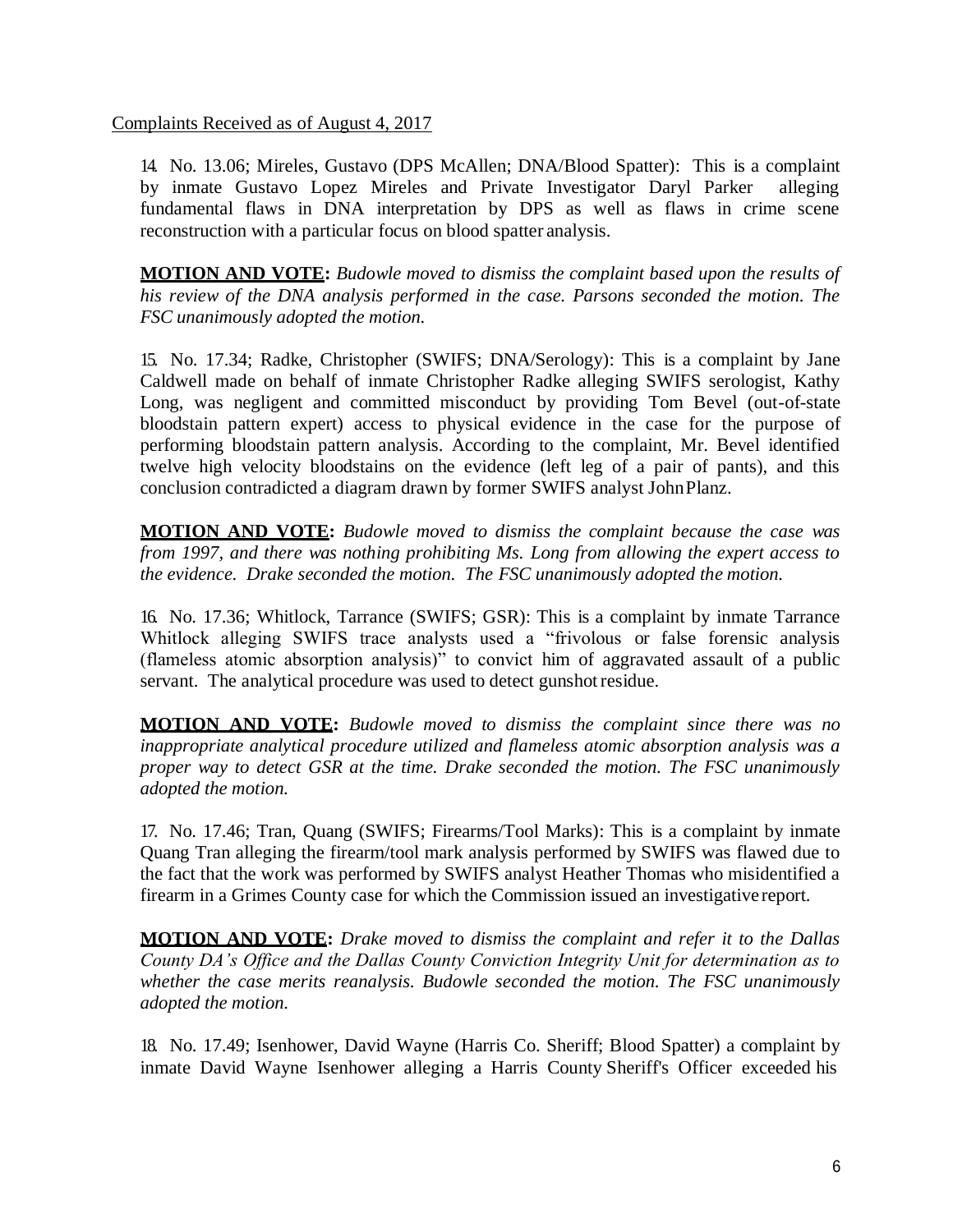expertise as a crime scene examiner by testifying about blood spatter, bullet trajectory and other issues.

Commissioners discussed dismissal of the complaint due to lack of resources to investigate the discipline of blood spatter beyond the cases currently under investigation. Garcia recommended sending the case to the Harris County Conviction Integrity Unit since many of the allegations in the complaint are outside of the FSC's jurisdiction; Gerald Doyle from the Harris County CIU agreed to review the case.

**MOTION AND VOTE:** *Daniel moved to dismiss the complaint because the FSC currently lacks the resources to expand its review of blood spatter beyond cases already under investigation, and to refer the case to Gerald Doyle at the Harris County CIU. Drake seconded the motion. The FSC unanimously adopted the motion.*

**Discuss status of crime laboratory accreditation program, including accreditation nonconformances received since the May 2017 quarterly meeting. Follow up from discussion on rule proposal to add footwear and tire tread comparison to trace evidence subdisciplines subject to Commission accreditation requirements. Discuss whether to exempt crime scene reconstruction analytical disciplines (including but not limited to blood spatter analysis) from the accreditation requirements.**

Members reviewed third quarter accreditation nonconformances received by the Commission. One laboratory, the Corpus Christi Police Department Crime Lab, underwent annual assessment and successfully resolved any cited nonconformances.

Garcia reminded members of the discussion about last meeting about including footwear and tire tread analyses under trace. At the time, Parsons suggested checking with police departments to see if they are performing this analytical work. Garcia contacted DPS and found that law enforcement often collects this evidence but sends it to DPS for analysis.

**MOTION AND VOTE:** *Parsons moved to add footwear and tire tread comparison to the trace evidence subdisciplines subject to FSC accreditation. Hughes-Stamm seconded the motion. The FSC unanimously adopted the motion.*

Garcia advised waiting to discuss blood spatter later in the meeting in conjunction with the Norma Clark case.

**Discuss licensing advisory committee program, including adjudication of public comments received since May quarterly meeting. Review, discuss and adopt proposed rules (including changes resulting from comments) for licensing program. Consider TACLD nomination for replacement candidate on Licensing Advisory Committee.**

Members reviewed applications/nominations for the available seat on the Commission's Licensing Advisory Committee. Garcia briefly explained statutory requirements for composition of the LAC, and stated they would like to add a trace evidence expert if possible. Daniel expressed concern about the burden of travel put upon someone from out of state. Members reviewed and discussed the resumes of TACLD nominations for the open seat on the Licensing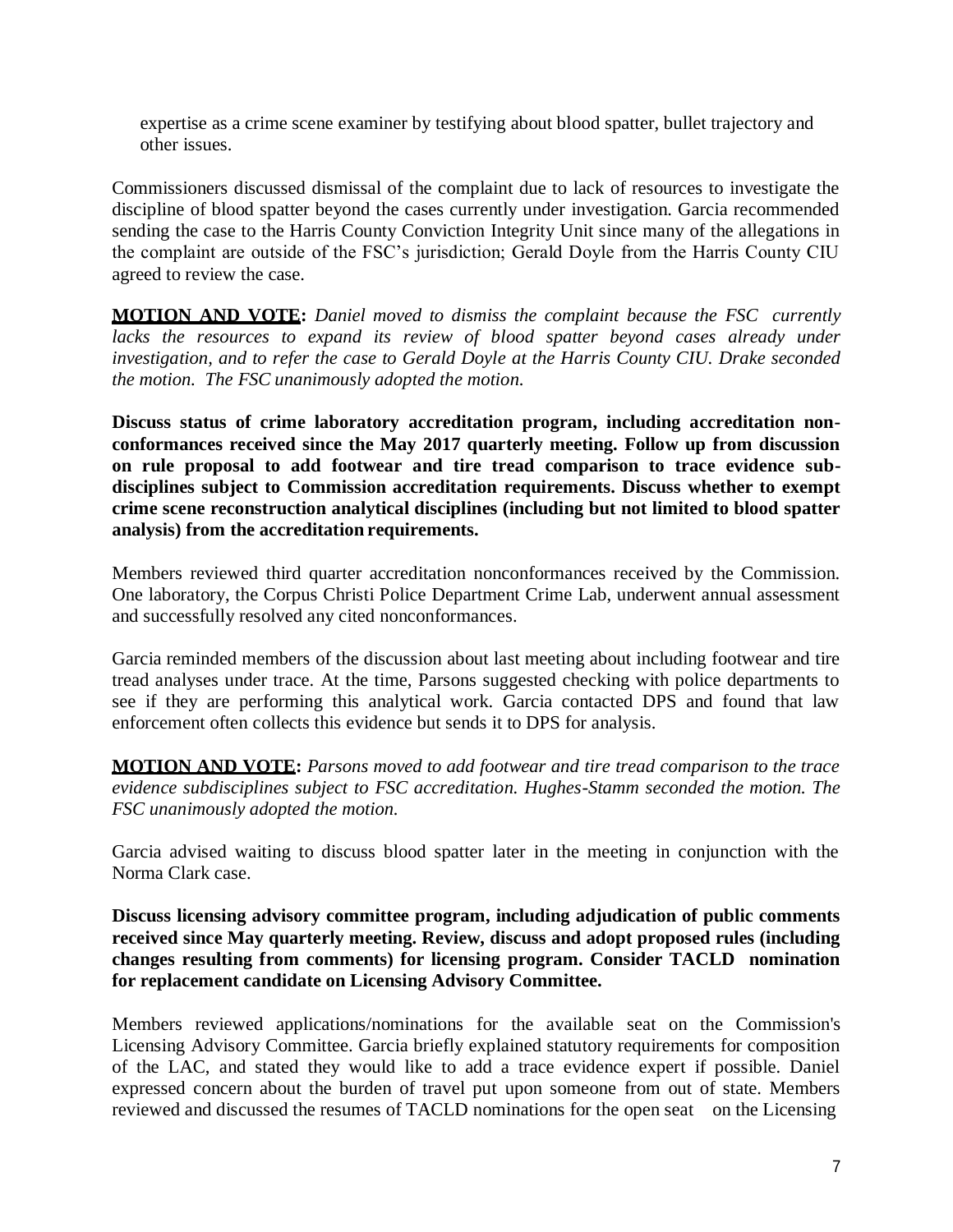Advisory Committee. Garcia related candidates had to apply for consideration and were made aware they would need to travel to Texas. Hilbig and commission members discussed advantages of including an out-of-state person on the LAC.

**MOTION AND VOTE:** *Budowle moved to select Katie White from Microtrace, LLC to fill the Licensing Advisory Committee seat. Hughes-Stamm seconded the motion. The FSC adopted the motion.*

Garcia reviewed and explained the contents of proposed licensing rule changes and associated public comments. Commission staff will respond to each comment received.

# **Update from investigative panel regarding Harris Co. Institute of Forensic Sciences (Toxicology, Blood Alcohol) #16.48.**

Members of the investigative panel (Daniel, Drake and Kerrigan) reported on their meetings and findings since the Commission's last quarterly meeting. The panel will provide a further update at the Commission's next quarterly meeting and plans to propose a final draft report in the investigation.

**Update from investigative panel regarding combined Clark (Harris Co. IFS, HPD, Harris Co. Sheriff's Department; GSR, DNA, Blood Spatter) #16-40 case and Bryan (Robert Thorman; Blood Spatter) #16.56 case, including August 1, 2017 panel meeting at Brazos Co. District Attorney's Office as well as addition to complaint regarding serology filed by Bryan's attorney.**

Investigative panel members (Johnson, Hughes-Stamm, Parsons) reported on their meetings since the last Commission quarterly meeting. Members plan to have a final report in the Clark matter at the Commission's next quarterly meeting. Members are still reviewing issues related to the Joe Bryan case and plan to report back at the Commission's next quarterlymeeting.

# **Update from investigative panel regarding Houston Forensic Science Center Self-Disclosure (Crime Scene) #17.22.**

Members are working on an investigative plan to issue best practice and education recommendations on appropriate crime scene methods and procedures. Members briefly discussed possibly collaboration with Judge Hervey and the Court of Criminal Appeals on training initiatives for crime scene.

# **Update from investigative panel regarding DPS Garland (Blood Alcohol) #17.28**

Members did not discuss this item in any detail other than to state that members have assembled a task group to investigate the issues.

**Discussion with ANAB Vice President Pamela Sales regarding issues identified in Austin Police Department DNA Laboratory including accrediting body's response to Commission inquiry.**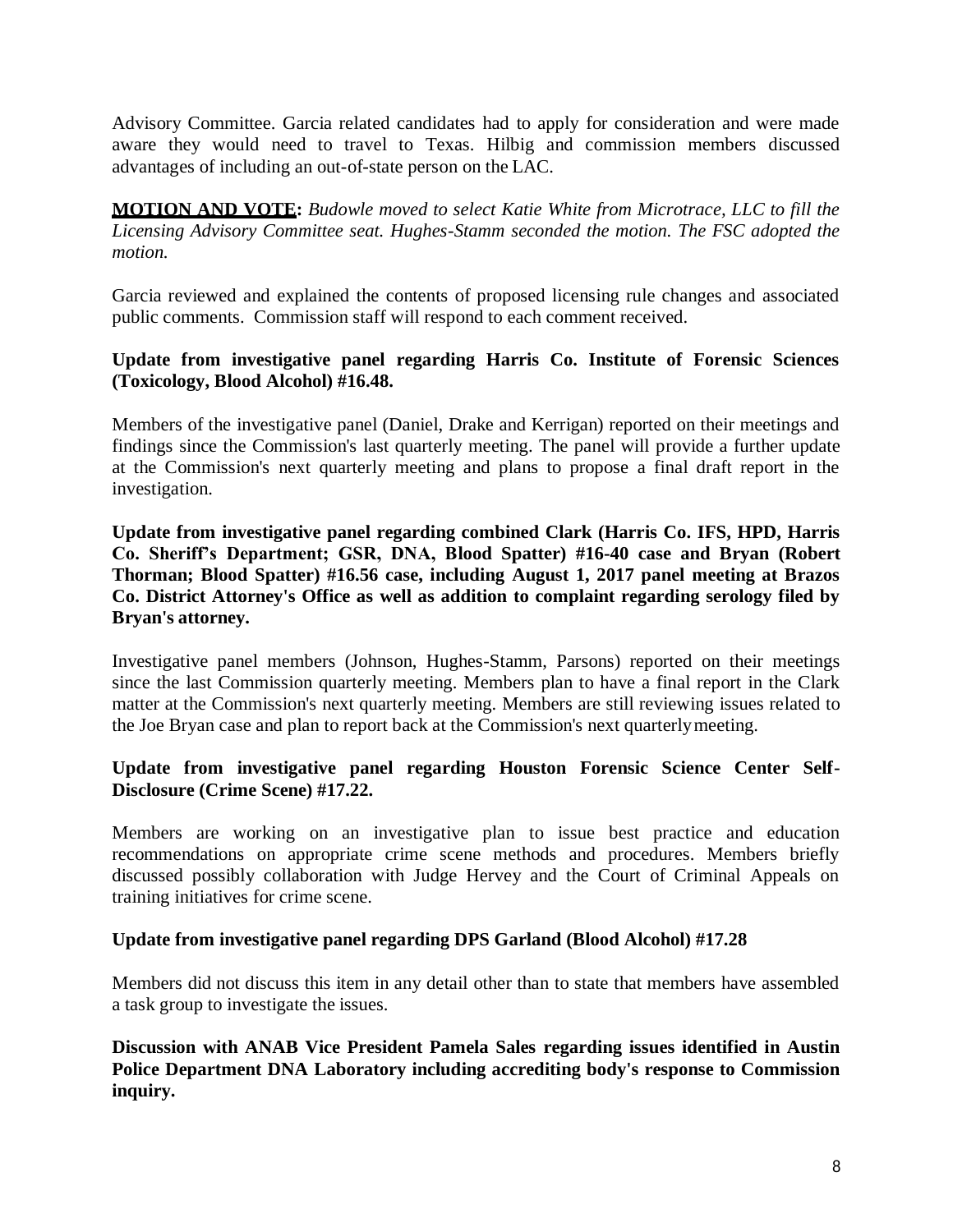Garcia provided a synopsis of APD lab's assessments and audits from 2004 to the present. Garcia expressed her concern about how a lab could go through 17 assessments/audits and have no major findings in light of the issues we know now.

Koehler presented a PowerPoint highlighting the major issues found during the May 2016 Commission audit. None of the major findings had been identified during any previous assessment or audit. Pam Sale (ANAB Vice President) was then asked to provide an explanation of ANAB's assessment process and reasons the APD lab's deficiencies were not identified until the Commission audit.

Pamela Sale, Vice President of ANAB, explained ANAB's laboratory assessment/audit procedure and stated the accrediting body had not identified any nonconformities with its own assessment process. She explained this meant no nonconformities relative to ANAB's own policies and procedures, and applicable ISO requirements.

Procedural changes have been made since the Commission's APD report was published. Two major changes about which Sale spoke were: 1) labs now must have a procedure for validation studies, and 2) validation studies must include interpretation.

Sale explained ANAB's assessments are based on samplings. Samples provided may have had no non-conformities. The knowledge of the assessor is also a factor. Garcia asked why a quantbased stochastic threshold was not a "red flag" at APD's 2015 ISO assessment. Sale explained possible reasons as follows: the assessor simply did not see it; the assessor's lab may have been using the same type of stochastic threshold and therefore thought it was adequate; or the assessor recognized his/her lab used a different threshold but did not feel APD's was wrong.

Budowle asked if ANAB intended to make any changes based on items missed at APD. Sale responded that labs would be checked to see if procedures they have in place are appropriate. Budowle asked if ANAB would check to see if validation studies comport with interpretation guidelines.

Roger Kahn, Texas Association of Crime Lab Directors President, commented that he was particularly troubled by APD's statements that analysts could pipette to a quantity beyond the pipette's known tolerance. He felt this illustrated that accreditation is not covering laboratory fundamentals and suggested ANAB disseminate their findings in cases like this whether or not they are required to do so.

Christian Westring, representative from NMS labs, commented the biggest issues of late are suspect-driven CPI/CPE, and inappropriate use of analytical and stochastic thresholds. Old data should be examined.

Tim Sliter, Chief of Physical Evidence at SWIFS, stated the whole process is built upon a fundamental fallacy that any analyst can get qualified as an auditor and getting analysts who are truly qualified to evaluate validation are extremely rare. His validations, for example, are full of statistical data many analysts cannot understand.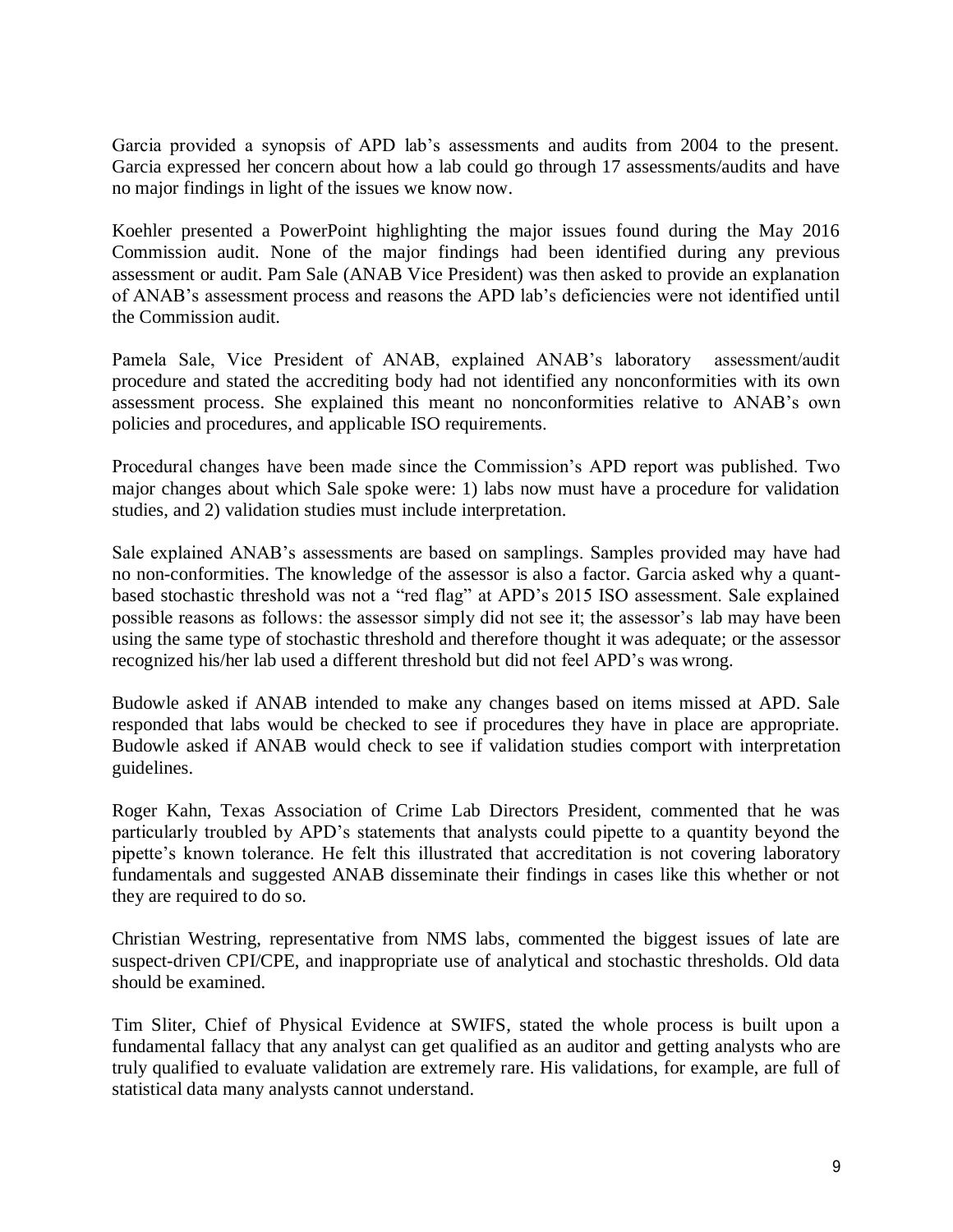Barnard commented that even when all the accreditation rules are followed, outcomes may still be wrong.

**Discussion regarding findings of fact, conclusions of law and order by Judge Herbert B. Dixon in United States v. Torney and response regarding same from NMS including consideration of appropriate action under art. 38.01 Tex. Code Crim. Proc.**

Budowle recused himself from discussion of this agenda item.

Garcia briefly explained how she became aware of the judge's opinion concerning NMS Labs' work in the *Torney* case. She summarized the judge's rationale for exclusion of NMS's DNA analysis from evidence at the trial. Christian Westring from NMS addressed the FSC's concerns related to the judge's ruling.

Westring believes the issues are a difference in scientific opinion. Westring was asked to explain his rationale for not re-amplifying the sample. Westring denied re-amplification was necessary and defended the laboratory's results. Hughes-Stamm suggested the FSC should form a panel to investigate the matter.

**MOTION AND VOTE:** *Daniel moved to form a panel in conjunction with ANAB to investigate the issues cited in the Torney opinion. Hughes-Stamm seconded the motion. The FSC unanimously adopted the motion.*

#### **Consideration of microbial DNA issues identified by SWIFS with Qiagen Investigator 24 plex kit, response from manufacturer and resolution.**

Tim Sliter explained the issues with the Qiagen Investigator kit at SWIFS and how the issues were discovered and eventually resolved to the satisfaction of DNA experts at SWIFS and DPS. A Qiagen representative also spoke and explained remedial adjustments made to the kit in light of the observations made by SWIFS and other laboratories with similar experiences.

#### **Discussion regarding introduction, scope and legal issues regarding Rapid DNA technology in Texas.**

Members briefly discussed Rapid DNA technology, including feedback from Dr. Peter Stout on HFSC's experiences and discussion from Brady Mills who recently attended a national meeting on the subject. This will be an ongoing subject for discussion especially as the next legislative session approaches.

#### **Update on statewide & Co.-based defense triage projects for DNA mixture review.**

Bob Wicoff, coordinator of the statewide DNA Mixture Review project, provided a brief update on the DNA Mixture Review and reported an influx of cases earlier in 2017 as some of the larger district attorneys' offices sent their notices out to potentially affected parties.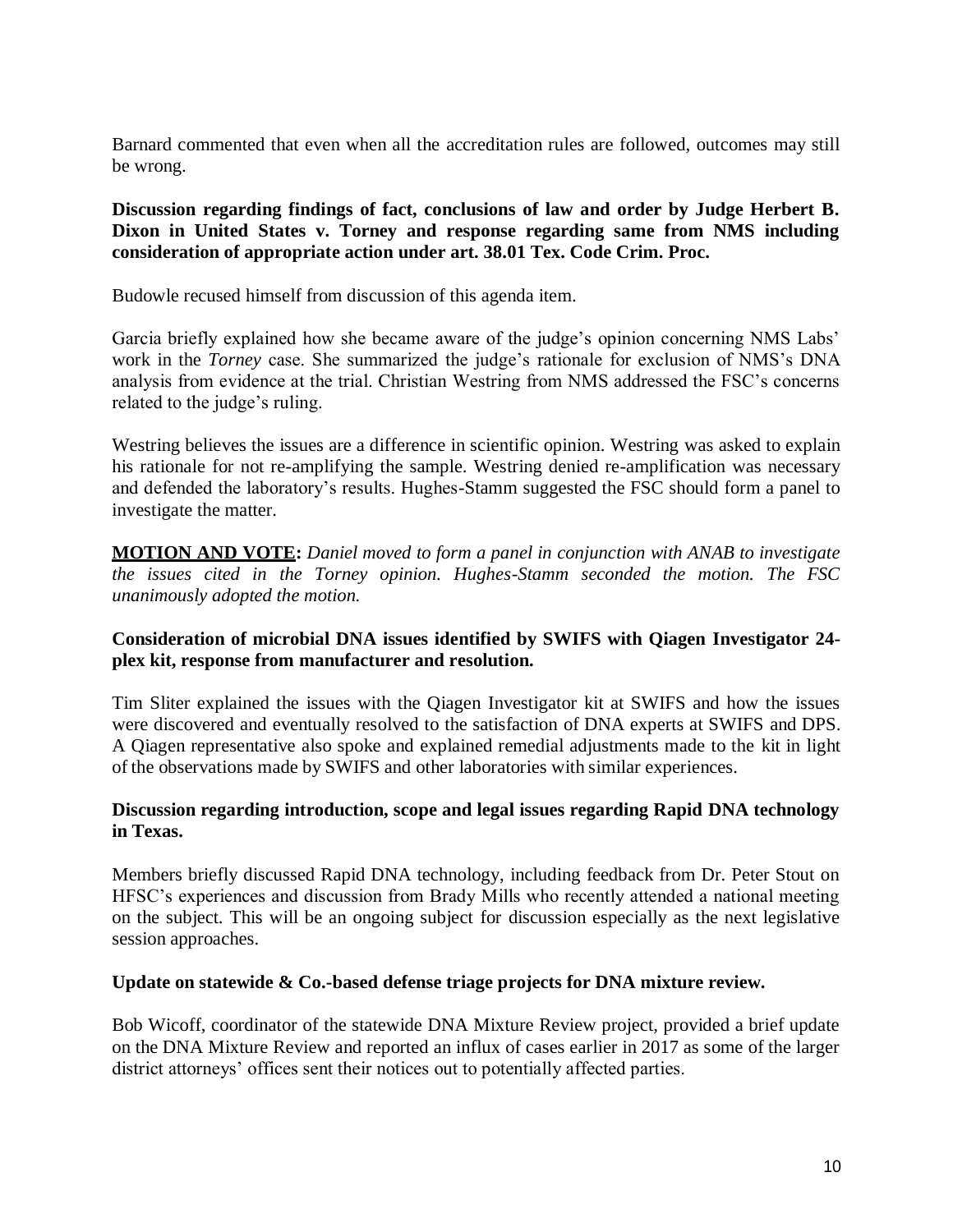Trudy Strassburger, Deputy Director of the Capital Area Defender Service updated members on the Travis County mixture project. She also reminded that Travis is dealing with concerns regarding DNA testing at the APD laboratory overall. The project has reviewed 400 cases to date and are either closed or at DPS with requests for reinterpretation. To date, no final reports have been received. For the broader APD DNA review, there is about to be a contract with UNTHSC-CHI in place for cases in which DNA was material. Budowle confirmed UNTHSC-CHi is doing the work pro bono.

Dawn Boswell, Chief of the Conviction Integrity Unit at the Tarrant County DA's office, reported on the status of the DNA review for Tarrant County. They have closed 62 cases and have 85 still open.

#### **Discuss sexual assault kit storage issue and receive update from Chief Gay or designee on APD review of quality system for non-DNA sections under contract with the National Forensic Science Technology Center (NFSTC).**

Chief Gay spoke on behalf of APD and explained the sexual assault kit storage issues. Garcia expressed concern about the lack of contact with the Travis County DA's office on the issue. Garcia suggested speaking with Dawn Boswell from Tarrant County about notification issues and establishing a forensic disclosure policy. APD agreed to contact Tarrant County and discuss a model policy.

# **Update on Hair Microscopy Panel.**

Garcia stated the project is about to wrap up, and provided a recap of the number of cases reviewed, how cases were obtained, and the protocols for selection of cases for notification. A draft report will be prepared for review.

**MOTION AND VOTE:** *Parsons moved direct staff to draft a final report. Budowle seconded the motion. The FSC unanimously adopted the motion.*

#### **Update from panel on Commission reporting requirements, including disclosure guidance per statute and possible revisions to rules.**

Members did not discuss this agenda item as the committee has not yet met.

#### **Discuss progress on project to standardize sexual assault kits.**

Downing reported the Texas A&M School of Nursing was awarded a contract to update sexual assault kit protocols and the contract is currently at the Texas Attorney General's office for approval.

#### **Update from Texas Association of Crime Laboratory Directors.**

Roger Kahn provided comment throughout the agenda as noted on behalf of the Texas Association of Crime Lab Directors.